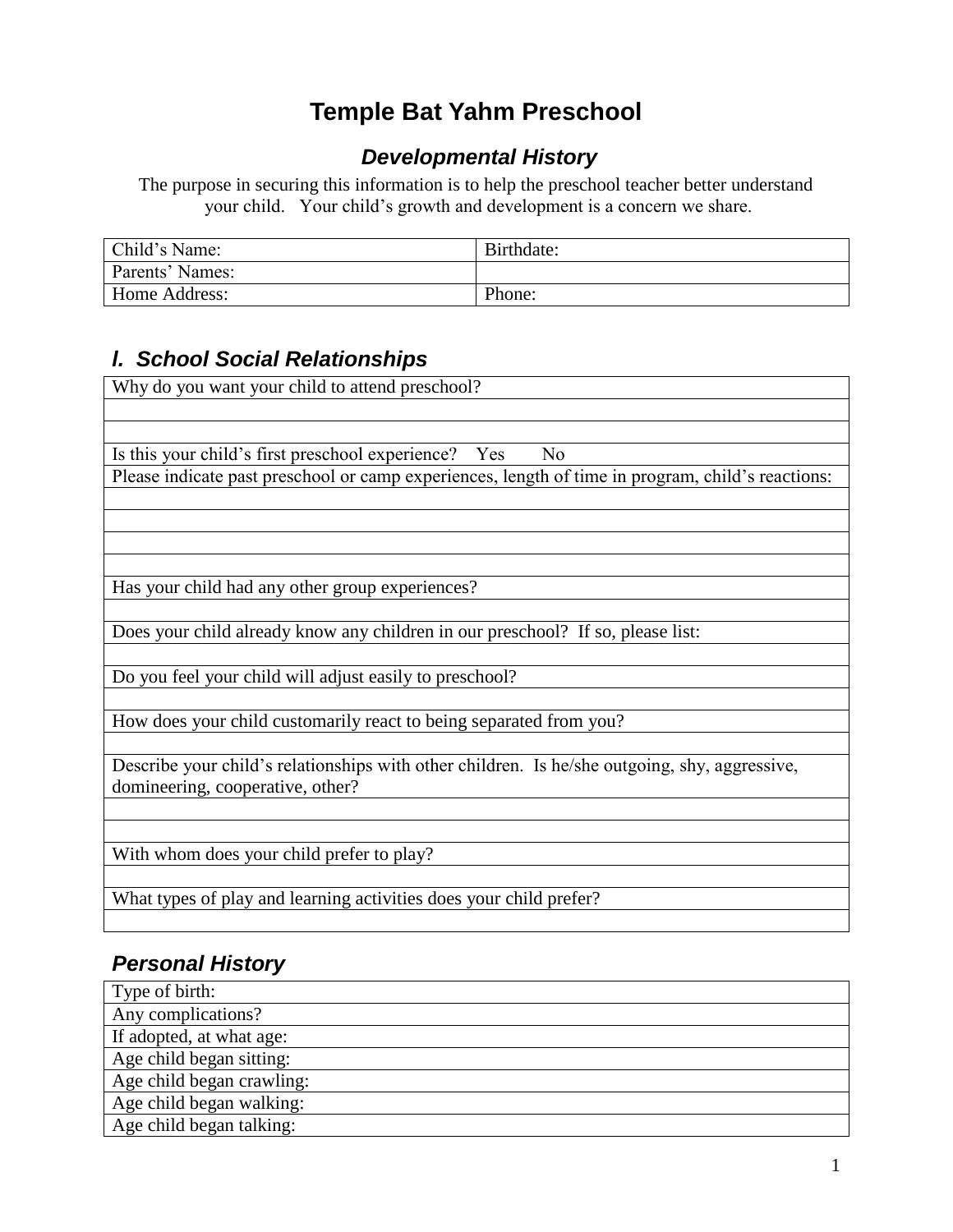Any speech difficulties?

What languages are spoken in the home?

If English is not spoken in the home, how well does child speak and understand English?

Do you have any concerns about speech/language?

Describe any serious illnesses or hospitalizations your child has experienced:

Describe any food problems, food allergies or food restrictions:

Describe any toilet training problems:

Age child was toilet trained:

Words child uses to indicated his/her need to use toilet:

Usual bedtime:

Awakening time:

Nap time:

Is there any pertinent information about your child's general health or personal history that we should know? Is so, please explain:

### *Parent's Perspective*

What types of situations (separations, new experiences, frightening experiences, etc.) typically prove difficult for your child and cause him to become upset, tense, fearful or angry? What ways have you found to help him/her?

Describe any past experiences or adjustments which have been especially difficult for your child:

In what particular ways can we help your child this year?

Parent's evaluation of child's development:

Parent's evaluation of child's personality: